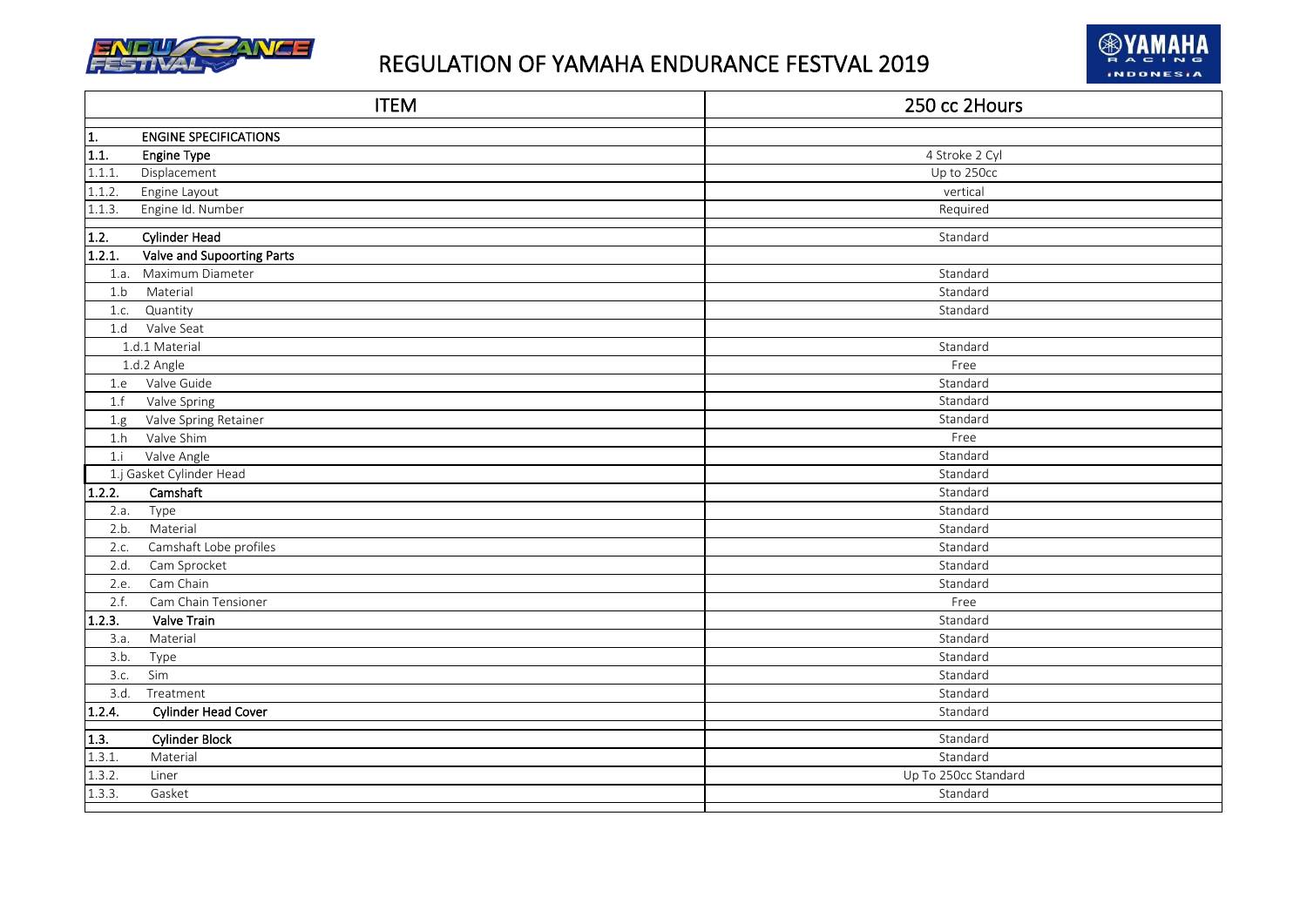



|              | <b>ITEM</b>            | 250 cc 2Hours |
|--------------|------------------------|---------------|
| 1.4.         | Piston and Piston Ring |               |
| 1.4.1.       | Material               | Standard      |
| 1.4.2.       | Ring Type              | Standard      |
| 1.4.3.       | Ring Quantity          | Standard      |
| 1.4.4.       | <b>Ring Thickness</b>  | Standard      |
| 1.4.5.       | Diameter               | Standard      |
| 1.5.         | Crankshaft             | Standard      |
| 1.5.1.       | Material               | Standard      |
| 1.5.2.       | Size (Stroke)          | Standard      |
| 1.5.3.       | Connecting Rod         | Standard      |
| 1.5.4.       | Connecting Rod Length  | Standard      |
| 1.5.5.       | Crank Pin              | Standard      |
| 1.6.         | Crankcase              |               |
| 1.6.1.       | Material               | Standard      |
| 1.6.2.       | Oil Pump               | Standard      |
| 1.6.3.       | Waterpump              | Standard      |
| 1.7.         | Magneto                |               |
| 1.7.1.       | Type                   | Standard      |
| 1.7.2.       | Cover                  | Standard      |
| 1.8.         | Transmision            |               |
| 1.8.1.       | Primary Gear           | Standard      |
| 1.8.1.2      | Secondary Gear         | Standard      |
| 1.8.2.       | Gear Box               | Standard      |
| 1.8.3.       | Quantity               | Max 6 Speed   |
| 1.8.4.       | Final Gear             | Free          |
| 1.8.5.       | Quick Shifter          | Standard      |
| $\vert$ 1.9. | Clutch                 |               |
| 1.9.1.       | Type                   | Standard      |
| 1.9.2.       | Material               | Standard      |
| 1.9.3.       | Clutch Housing         | Standard      |
| 1.9.4.       | Clutch Cover           | Standard      |
| 1.9.5.       | Clutch Spring          | Standard      |
| 1.9.6.       | Clutch Plates          | Standard      |
| 1.9.7.       | Clutch Cable           | Standard      |
| 1.9.8.       | Slipper Clutch System  | Not Allowed   |
|              |                        |               |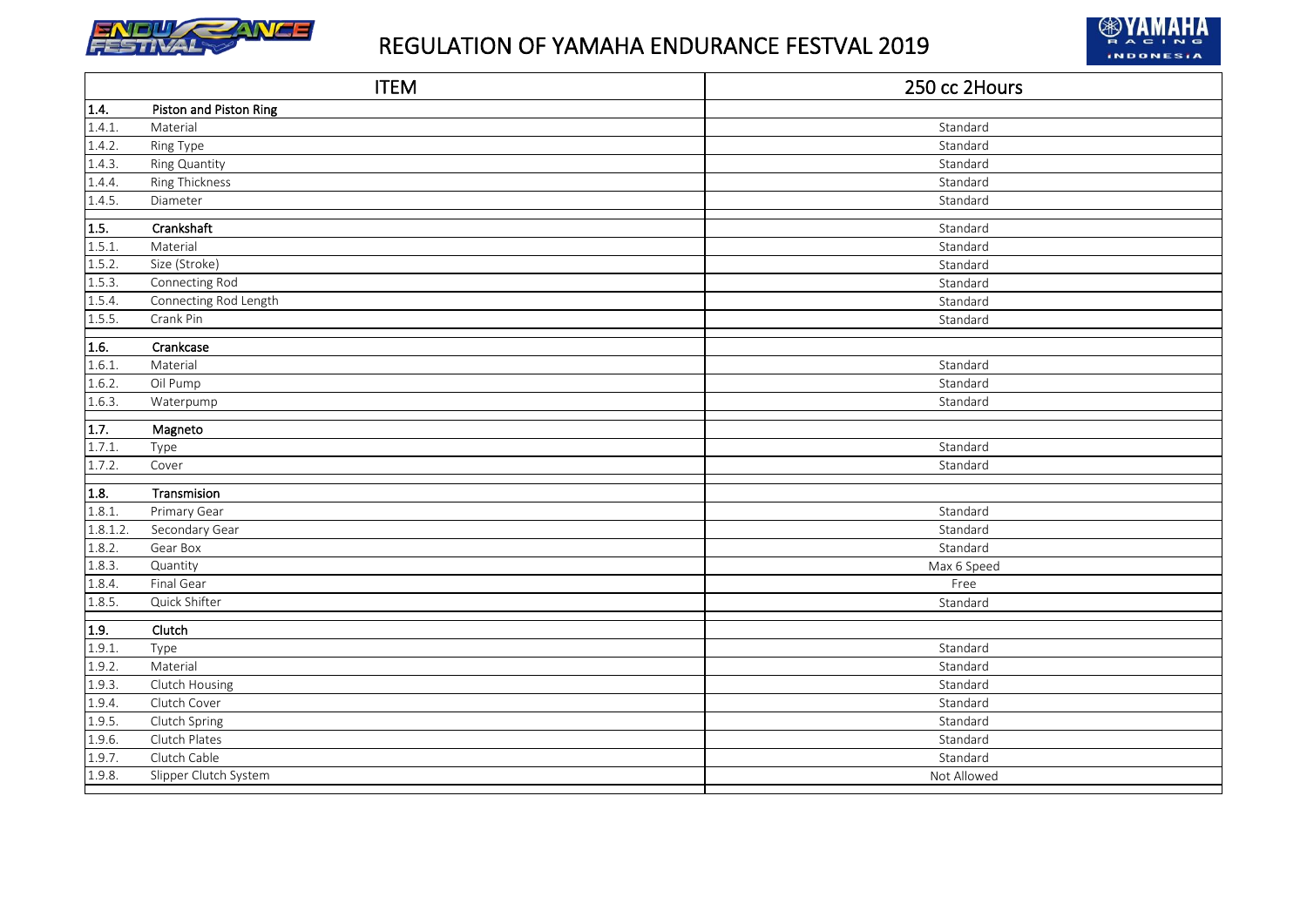



|           | <b>ITEM</b>             | 250 cc 2Hours                  |
|-----------|-------------------------|--------------------------------|
| 1.10.     | <b>Throttle Body</b>    |                                |
| 1.10.1.   | Size                    | Standard                       |
| 1.10.2.   | Intake Manifold         | Standard                       |
| 1.10.3.   | Injector                | Standard                       |
| 1.10.3.1. | Max Injector            | Standard                       |
| 1.10.4.   | Air Funnel (Velocity)   | Standard                       |
| 1.11.     | Ignition                |                                |
| 1.11.1.   | Wiring-Harnes           | Standard                       |
| 1.11.2.   | Ignition Coil           | Standard                       |
| 1.11.3.   | Spark Plug              | Free/Iridium                   |
| 1.12.     | ECU                     | Standard + Piggyback (Allowed) |
|           | 1.12.1. Data Logger     | ALLOWED                        |
|           | 1.12.2. Sensor          | Sensor not allowed             |
| 1.13.     | Exhaust                 | Free                           |
| 1.14.     | Oil Cooler              | Standard                       |
|           |                         |                                |
| 1.15.     | Radiator                | Standard                       |
| 1.15.1.   | Air Radiator            | Air Mineral                    |
| 1.15.2.   | Reservoir Tank          | Must                           |
| 1.16.     | Dinamo Starter          | Must Function Standard         |
| 1.17.     | Battery                 | Free                           |
| 2.        | <b>BODY-CHASSIS</b>     | Sport                          |
| 2.1.      | Frame                   |                                |
| 2.1.1.    | Material                | Standard                       |
| 2.1.2.    | Sub Frame Material      | Standard                       |
| 2.1.3.    | VIN/ Frame Number       | Required                       |
| 2.2.      | <b>Front Suspension</b> |                                |
| 2.2.1.    | Type                    | <b>Stock Production</b>        |
| 2.2.2.    | Inner Tube              | <b>Stock Production</b>        |
| 2.2.3.    | Outer Tube              | <b>Stock Production</b>        |
| 2.2.4.    | Spring                  | Free (Adjust Preload)          |
| 2.2.5.    | Fork Oil                | Free                           |
| 2.2.6.    | Valves                  | Free                           |
| 2.2.7.    | Upper Fork Holder       | Free                           |
| 2.2.8.    | Bottom Fork Holder      | <b>Stock Production</b>        |
| 2.2.9.    | Cartridge               | Allowed                        |
|           |                         |                                |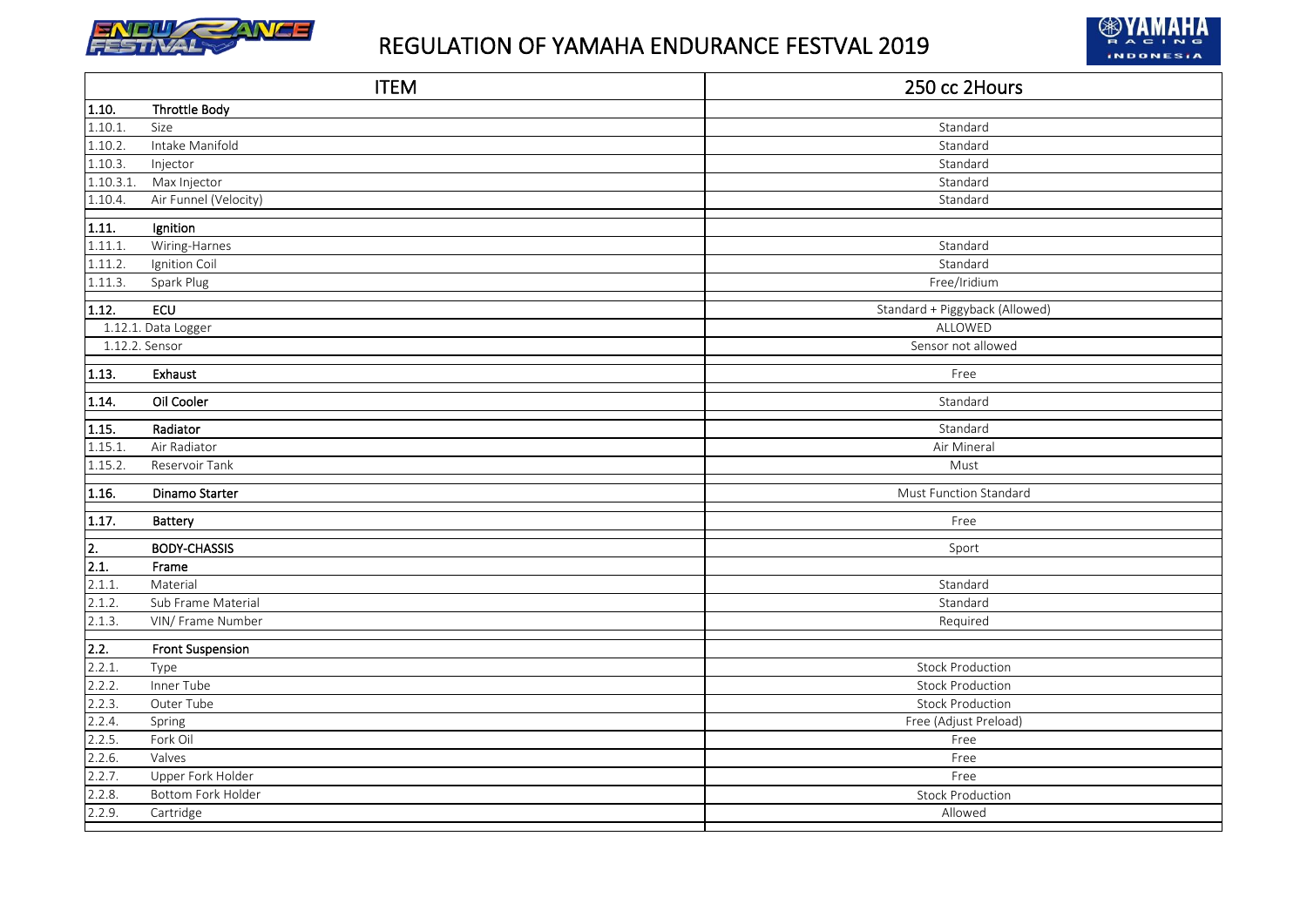



|        | <b>ITEM</b>               | 250 cc 2Hours                   |
|--------|---------------------------|---------------------------------|
| 2.3.   | <b>Rear Suspension</b>    |                                 |
| 2.3.1. | Swing Arm                 | Standard                        |
| 2.3.2. | Shock Absorber            | Free                            |
| 2.3.3. | Linkage System            | Standard                        |
| 2.3.4. | Chain Guard               | Must                            |
| 2.4.   | <b>Under Bracket</b>      |                                 |
| 2.4.1. | Upper                     | Free                            |
| 2.4.2. | Bottom                    | Standard                        |
| 2.4.3. | Material                  | Standard                        |
| 2.5.   | Handle Bar                | Free                            |
| 2.5.1. | Hand Guard                | Free                            |
| 2.5.2. | Clutch & Brake Lever      | Free                            |
| 2.6.   | <b>Brakes</b>             |                                 |
| 2.6.1  | <b>Brake Lines</b>        | Steel                           |
| 2.6.2. | Caliper                   | Standard                        |
| 2.6.3. | Master                    | Standard                        |
| 2.6.4. | Disc Brakes Material      | Standard                        |
| 2.6.5. | <b>Brake Pads</b>         | Free                            |
| 2.6.6. | Disc Thickness & Diameter | Standard                        |
| 2.7.   | <b>Fuel Tank</b>          | Standard                        |
| 2.7.1  | Position                  | Standard                        |
| 2.7.2. | Capacity                  | Standard                        |
| 2.7.3. | Fuel Pump                 | Standard                        |
| 2.7.4. | Fuel Cap                  | Free                            |
| 2.8.   | Wheels                    |                                 |
| 2.8.1. | Material                  | Standard                        |
| 2.8.2. | Rims Widht                | Standard                        |
| 2.8.3. | Rims Diameter             | Standard                        |
| 2.9.   | Fairing                   | Full Fairing with Under Cowling |
| 2.9.1. | Material and Shapes       | Modification Allowed            |
| 2.2.2. | Number Plate Back 2 Side  | Must-Black on White             |
| 2.2.3. | Dimension                 | Standard                        |
| 2.2.4. | Winget                    | Not Allowed                     |
| 2.10.  | Seat                      | Free                            |
| 2.11.  |                           | Free                            |
|        | <b>Steering Damper</b>    |                                 |